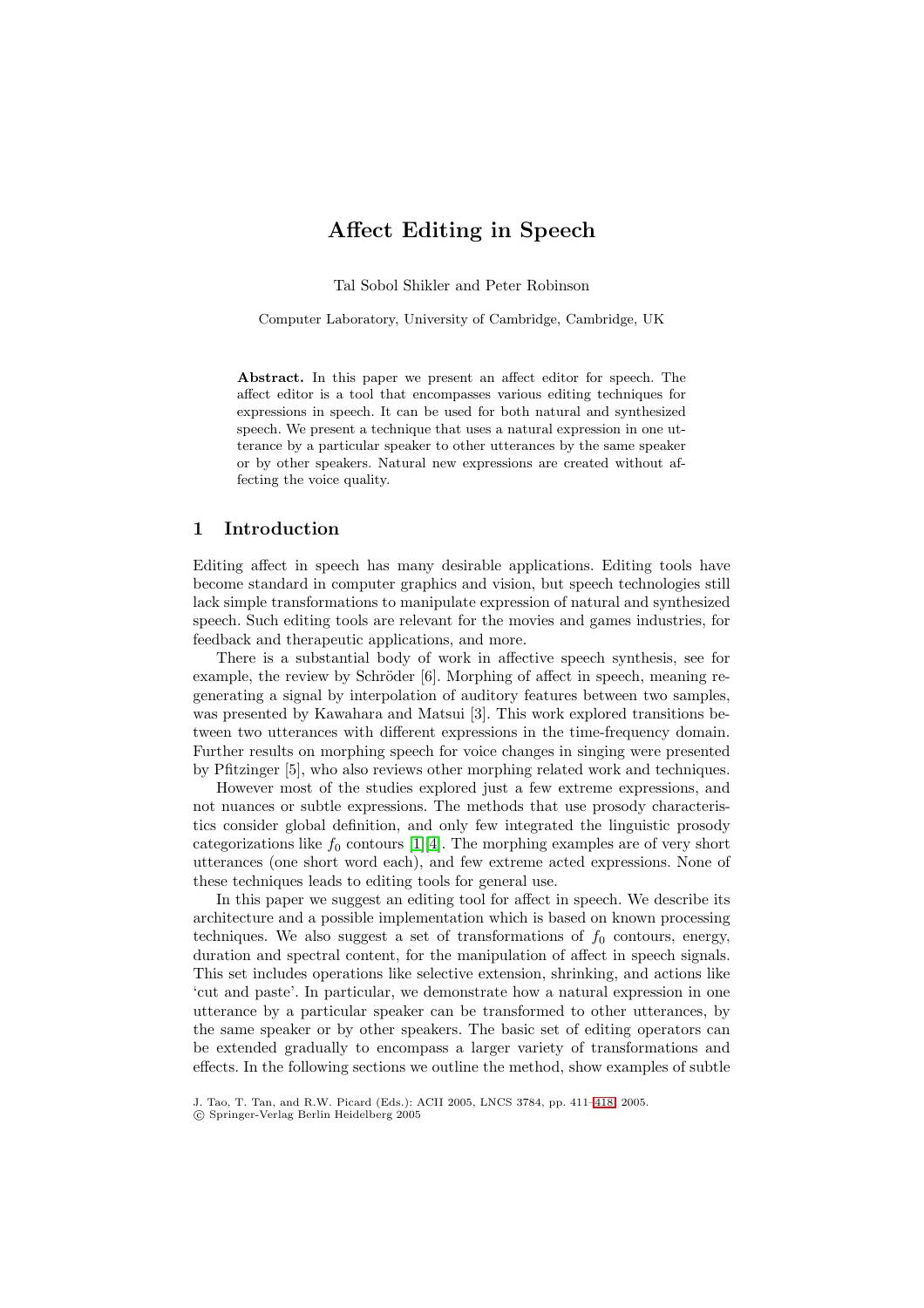#### 412 T.S. Shikler and P. Robinson

expression editing of one speaker, demonstrate simple manipulations, and apply a transformation of an expression using another speaker's speech. We present here initial results. The techniques and their implementation still require refining and further validation with users and listeners.

# **2 Affect Editor**

The affect editor, shown schematically in Figure [1,](#page-1-0) takes an input speech signal X, and allows the user to modify its conveyed expression, in order to produce an output signal  $\tilde{X}$ , with a new expression. The expression can be of an emotion, mental state or attitude. The modification can be a nuance, or might be a radical change. The operators that affect the modifications are set by the user.

The editing operators are derived in advance by analysis of an affective speech corpus. They can include a corpus of pattern samples for concatenation, or target samples for morphing. A complete system may allow the user to choose either a desired target expression that will be automatically translated into operators and contours, or choose the operators and manipulations manually. The editing tool should offer a variety of editing operators, such as changing the intonation, speech rate, the energy in different frequency bands and time frames, or add special effects.



<span id="page-1-0"></span>**Fig. 1.** A schematic description of an affect editing system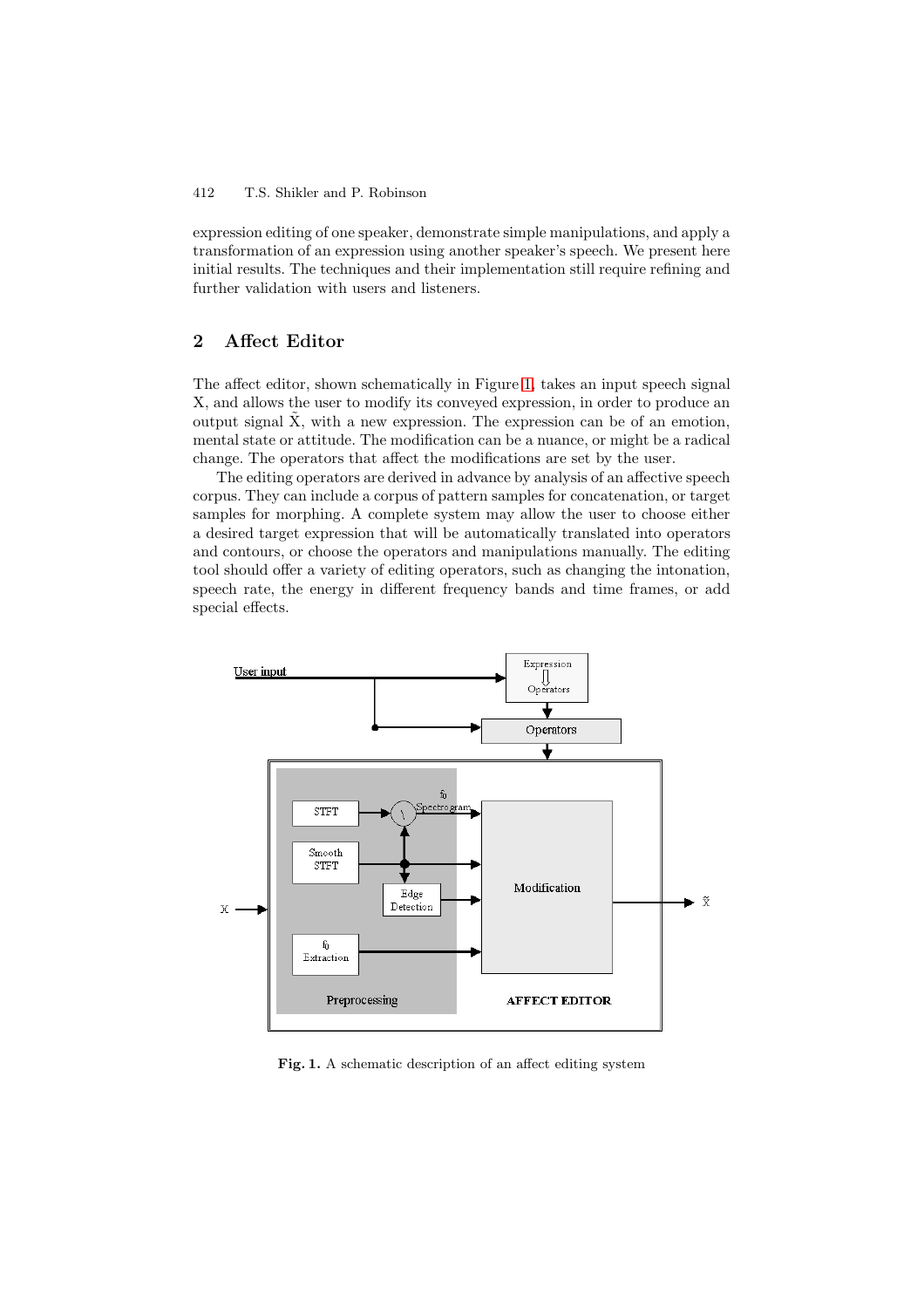Extensions of this system rely heavily on an expressive inference system that should supply reliable operators and transformations between expressions and the related operators. Other extensions may include a graphical user interface that allows navigation among expressions and gradual transformations in time.

## **3 Implementation**

The editor requires a preprocessing stage before editing an utterance. Postprocessing is also necessary for reproducing a new speech signal. The input signal is preprocessed in a way that allows processing of different features separately. The method we use for preprocessing and reconstruction was described by Slaney [[\[7\]](#page-7-1)], who used it for speech morphing. It is also close to Kawahara's method for morphing of affect. It is based on analysis in the time-frequency domain. The time-frequency domain is used because it allows for local changes of limited durations, and of specific frequency bands. From human computer interaction point of view, it allows visualization of the changeable features, and gives the user graphical feedback for most operations. We also use a separate  $f_0$ extraction algorithm, so a contour can be seen and edited. These features make it a helpful tool for the psycho-acoustic research of features' importance.

The pre-processing stages include:

- 1. Short Time Fourier Transform, to create a spectrogram.
- 2. Calculating the smooth spectrogram using Mel-Frequency Cepstral Coefficients (MFCC). The coeffishcients are computed by resampling a conventional magnitude spectrogram to match critical bands as measured by auditory perception experiments. After computing logarithms of the filter-bank outputs, a low-dimensional cosine transform is computed. The MFCC representation is inverted to generate a smooth spectrogram for the sound which does not include pitch.
- 3. Divide the spectrogram by the smooth spectrogram, to create a spectrogram of *f*0.
- 4. Extracting  $f_0$ . This stage simplifies the editing of  $f_0$  contour.
- 5. Edge detection on the spectrogram, in order to find significant patterns and changes, and to define time and frequency pointers for changes. Edge detection can also be done manually by the user.

The pre-processing stage prepares the data for editing by the user. The affect editing tool allows editing of  $f_0$  contour, spectral content, duration, or energy. Different implementation technique can be used for each editing operation, for example:

1. Changing the intonation can be done both by mathematical operations, or by using concatenation. Another method for changing intonation is to borrow *f*<sup>0</sup> contours from different utterances of the same speaker and other speakers. The user may change the whole  $f_0$  contour, or only parts of it.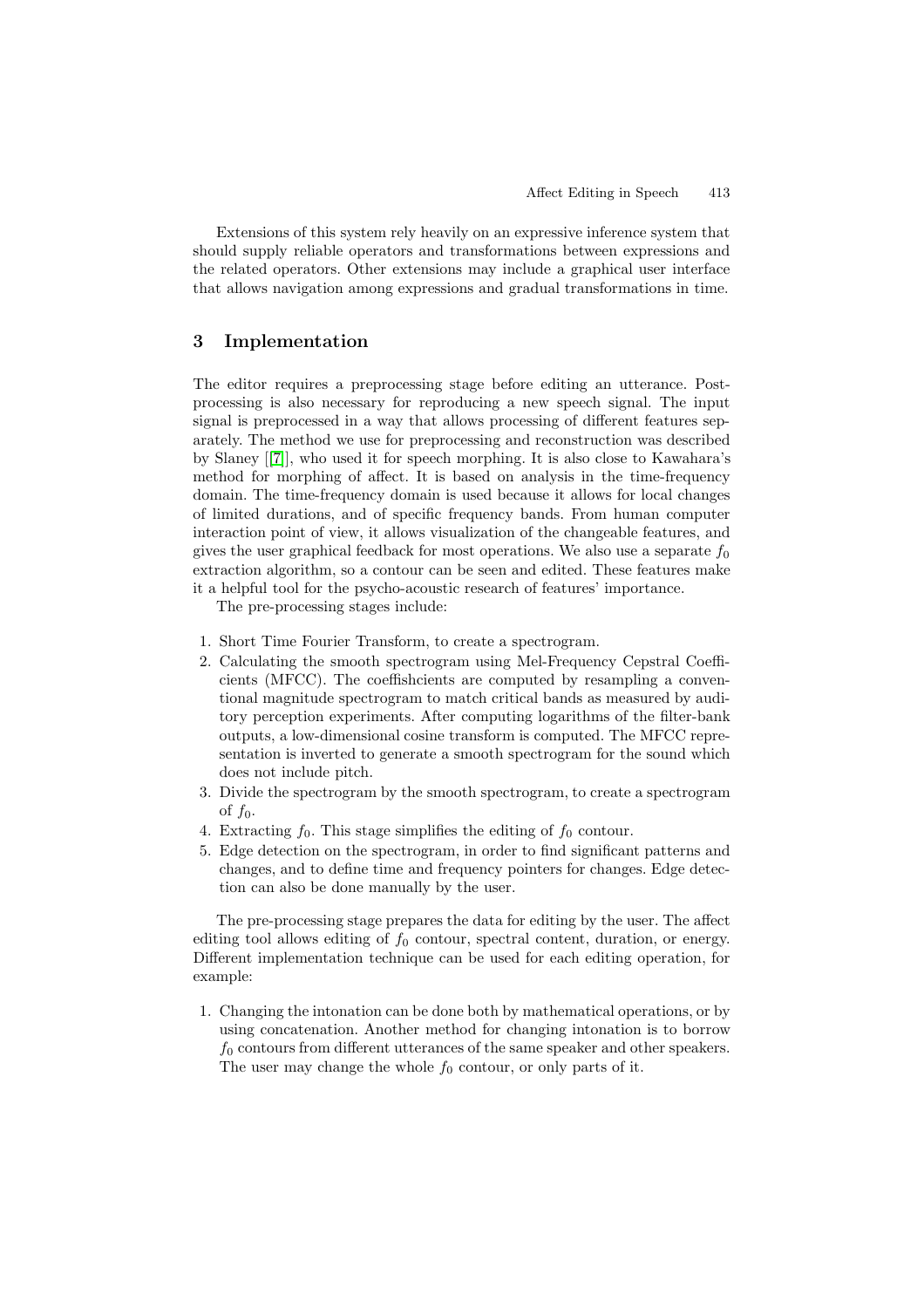#### 414 T.S. Shikler and P. Robinson

- 2. Change the energy in different frequency ranges and time frames. The signal is divided into frequency bands that relate to the frequency response of the human ear. A smooth spectrogram which represents these bands is generated in the preprocessing stage. Changes can then be made in specific frequency bands and time frames, or over the whole signal.
- 3. Change the speech rate. Extend and shrink the duration of speech parts by increasing and decreasing the overlap between frames in the inverse shorttime Fourier transform. This method is good for the voiced parts of the speech, where  $f_0$  exists, and for silence. The unvoiced parts, where there is speech but no  $f_0$  contour, can be extended by interpolation.

These changes can be done on parts of the signal or on all of it. As will be shown below, operations on the pitch spectrogram and on the smooth/spectral spectrogram are almost orthogonal in the following sense. If one modifies only one of the spectrograms and then calculate the other from the reconstructed signal it will have minimal or no variations compared to the one calculated from the original signal. The editing tool has built-in operators and recorded speech samples. The recorded sample are for borrowing expression parts, and for simplifying imitation of expressions.

After editing, the system has to reconstruct the speech signal. Post-processing includes:

- 1. Regeneration of the new full spectrogram by multiplying the modified pitch spectrogram with the modified smooth spectrogram.
- 2. Spectrogram inversion, as suggested by Griffin and Lim [[\[2\]](#page-6-2)]. Spectrogram inversion is the most complicated and time-consuming stage of the postprocessing. It is complicated because spectrograms are based on absolute values, and do not give any clue regarding the phase of the signal. The aim is to minimize the processing time in order to improve the usability, and to give direct feedback to the user.

### **4 Examples**

In this section we show some of the editing operations, with a graphical presentation of the results. We wanted to check if an affect editor is feasible with the current technology. The goal was to check if we could get new speech signals, that sound natural and convey new or modified expressions, and to experiment with some of the operators. We examine basic forms of the main desired operations, including changing *f*<sup>0</sup> contour, changes of energy, spectral content, and speech rate. For our experiment we used utterances from the Doors database, which consists of recordings of 15 people speaking Hebrew. Each speaker was recorded uttering repeatedly the same two sentences during a computer game, with approximately a hundred iterations each. The game elicited natural expressions and subtle expressions. It also allows tracking of dynamic changes among consecutive utterances.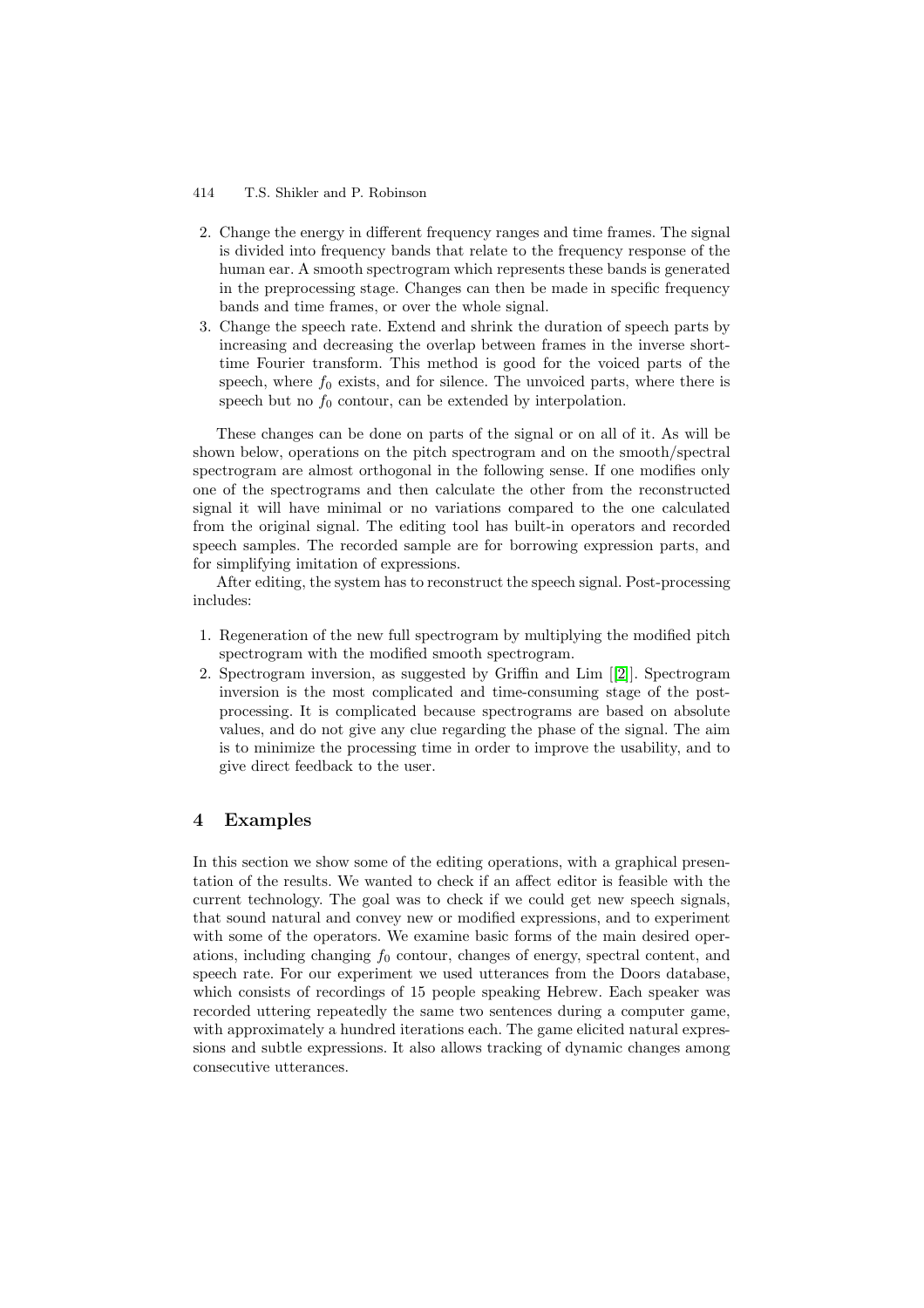

<span id="page-4-0"></span>**Fig. 2.** Fundamental frequency  $(f_0)$  curves of 'sgor de-let'. a) original curves. The upper curve of 'uncertainty', the lower curve of 'determination' b) the curve of the edited signal, with combined pitch curve, and the energy and spectral content of 'uncertainty'.

Figure [2](#page-4-0) presents features of the utterances 'sgor de-let' which means in Hebrew 'close door', uttered by a male speaker. Figure [2a](#page-4-0) represents the fundamental frequency curves of two original utterances. The higher curve shows the expression of uncertainty, and the lower curve shows determination. The uncertainty curve is long, high, and has a mildly ascending slope, while the determination curve is shorter and has a descending slope.

Figure [2b](#page-4-0) represents the curve of the edited utterance of uncertainty, with the combined  $f_0$  curve generated from the two original curves, after reconstruction of the new edited signal. The first part of the original uncertainty curve, between 0.25sec and 0.55sec, was replaced by the contour from the determination curve. The location of the transformed part and its replacement were decided by using the extracted  $f_0$  curves. The related parts from the  $f_0$  spectrograms were replaced. A spectrogram of the new signal was generated by multiplying the new  $f_0$  spectrogram by the original smoothed energy spectrogram. The combined spectrogram was then inverted. The energy and spectral content remained as in the original curve.

This manipulation yields a new natural speech signal, with a new expression, which is the intended result. We have intentionally chosen an extreme combination in order to check the validity of the editing concept, so the new expression is not necessarily identifiable. An end-user should be able to treat this procedure as the 'cut and paste', or 'insert from file' commands that are used by other types of editors. The user can use pre-recorded files, or to record the required expression to be used.

Figure [3](#page-5-0) presents another set of operations on the utterance 'ptach de-let zo', which means 'open door this' (open this door) in Hebrew. First we manipulated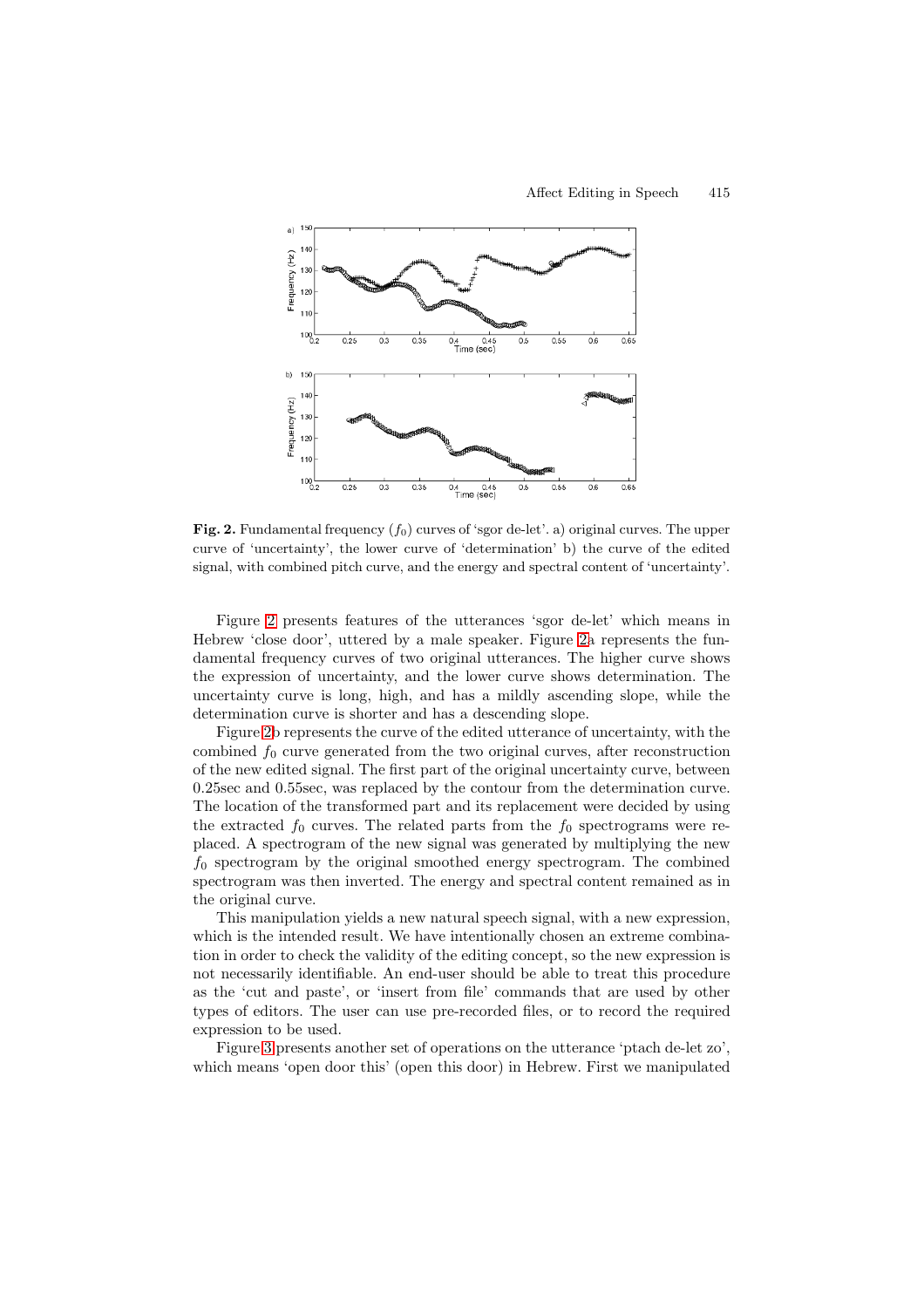

<span id="page-5-0"></span>**Fig. 3.** *<sup>f</sup>*<sup>0</sup> contours of 'ptach delet zo' uttered by a female speaker (triangles), and a male speaker (dots), and the pitch of the edited male utterance (crosses)

local features of the fundamental frequency, as presented in Figure [3.](#page-5-0) We took an utterance by a male speaker, and replaces part of its  $f_0$  contour with a contour of an utterance by a female speaker, with a different expression, using the same technique as in the previous example. The pitch of the reconstructed signal is shown in crosses. As can be seen, both the curve shape and its duration were changed. The duration was extended by inverting the original spectrogram with smaller overlap between frames. The sampling rate of the recorded signals was  $32KHz$ , the short-time Fourier transform, and the  $f_0$  extraction algorithm used frames of 50ms with original overlap of 48ms, which allow precision, calculation of low  $f_0$ , and flexibility of duration manipulations. After changing the intonation, we took the edited signal and changed its energy, by multiplying it by a Gaussian, so that the center of the utterance was multiplied by 1.2, and the sides, the beginning and the end of the utterance, were multiplied by 0.8. The new signal sounds natural, with the voice of the male speaker. The new expression is a combination of the two original expressions.

The goal here was to examine editing operators and get natural results. We employed a variety of manipulations, such as replacing parts of intonation contours with different contours by the same speaker and by another speaker, changing the speech rate, and changing energy by multiplying the whole utterance by a time dependent function. The results were new utterances, with new natural expressions, in the voice of the original speaker. These results were confirmed by initial evaluation with Hebrew speakers. The speaker was always recognized, and the voice sounded natural. On several occasions the new expression was perceived as unnatural for the specific person, or the speech rate too fast. It happened in utterances in which we had intentionally chosen slopes and *f*<sup>0</sup> ranges which are extreme for the edited voice. In some utterances the listeners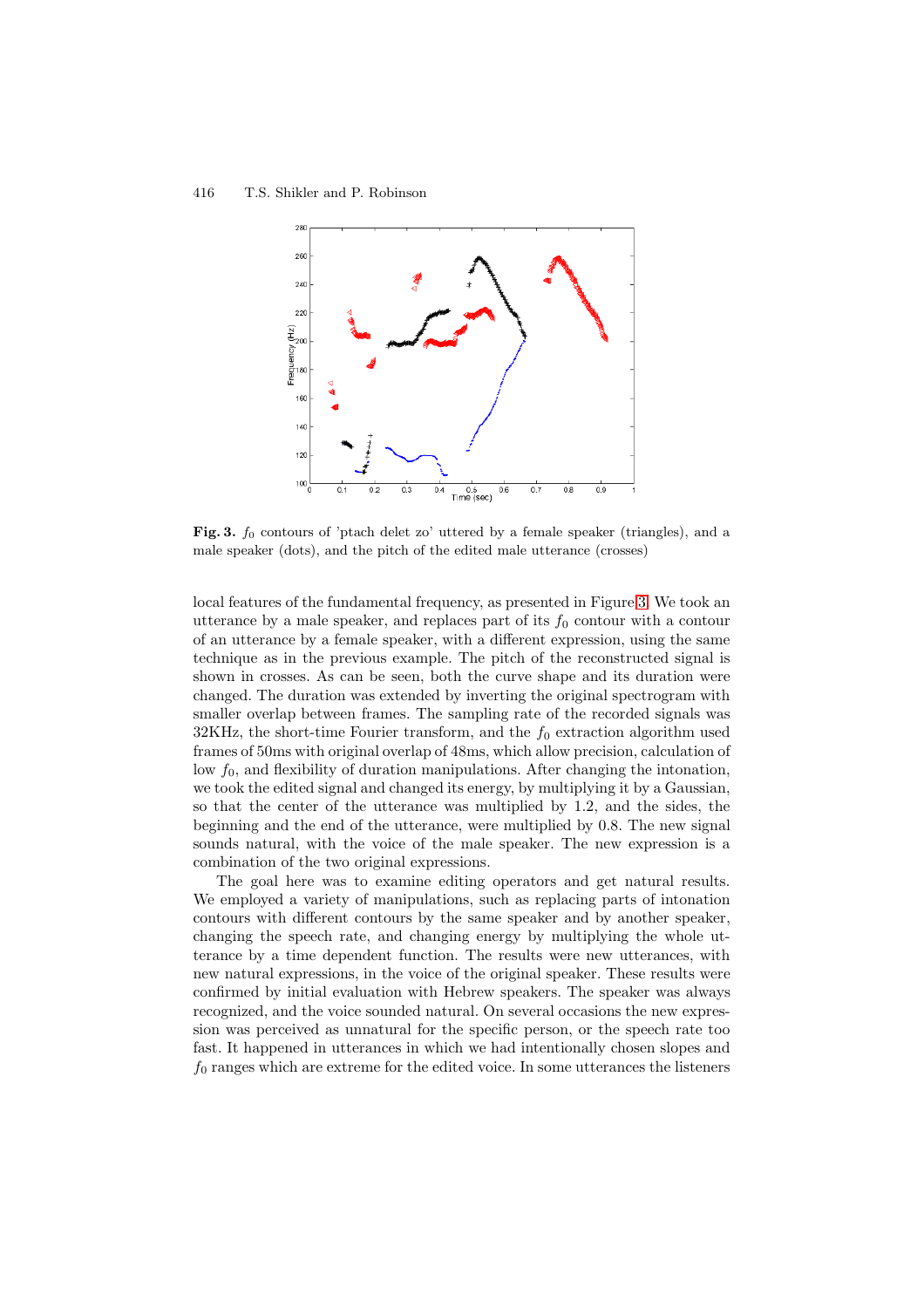heard an echo. It occurred when the edges chosen for the manipulations were not precise.

Using pre-recorded intonation contours and borrowing contours from other speakers enable a wide range of manipulations of new speakers' voices, and may add expressions that are not part of a speaker's repertoire. A relatively small reference database of basic intonation curves can be used for different speakers. Time-related manipulations, such as extending the shrinking durations, and applying time dependent functions, extend the editing scope even farther. The system allows flexibility and a large variety of manipulations and transformations and yields natural speech.

Gathering these techniques and more, under one editing tool, and defining them as editing operators create a powerful tool for affect editing. However, for a full system, which is suitable for general use the algorithms should be refined, especially synchronization between the borrowed contours and the edited signal. Special consideration should be taken for the differences between voiced, where there is  $f_0$ , and unvoiced speech. Usability aspects should also be addressed, including processing time.

### **5 Summary**

In this paper we have suggested the application of affect editing for non-verbal aspects of speech. Such an editor has many useful applications. We have demonstrated some of the capabilities of such a tool for editing expressions of emotion, mental state and attitudes, including nuances of expressions and subtle expressions.

We examined the concept using several operations, including borrowing  $f_0$ contours from other speech signals uttered by the same speaker and by other speakers, changing speech rate, and changing energy in different time frames and frequency bands. We managed to reconstruct natural speech signals of the same speaker, with new expressions. These experiments demonstrate the capabilities of such an editing tool, although the details of the implementation should be refined. Future work should extend the scope of the operators and take into account usability issues including real-time processing.

Further extensions should include input from affects inference systems and labeled reference data for concatenation, automatic translation mechanism from expressions to operators, and a user interface that allows navigation among expressions.

### <span id="page-6-1"></span><span id="page-6-0"></span>**References**

- 1. Burkhardt F., Sendlmeier W. F.: Verification of Acoustical Correlates of Emotional Speech using Formant-Synthesis, ISCA Workshop on Speech & Emotion, Northern Ireland 2000, p. 151-156.
- <span id="page-6-2"></span>2. Griffin D. W., Lim J. S.: Signal Estimationm from Modified Short-Time Fourier Transform IEEE Trans. ASSP. **22** 1984 236-247.